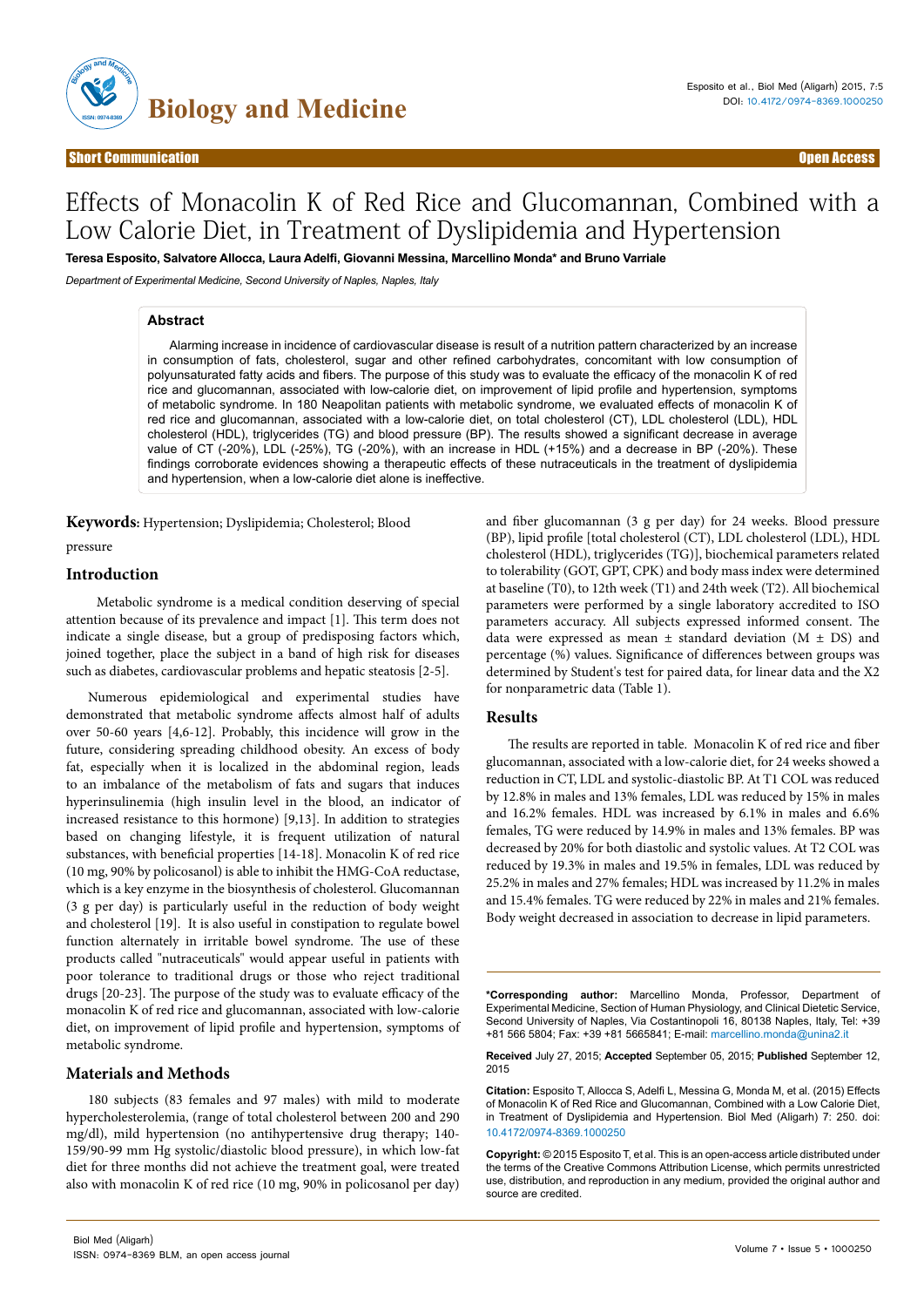**Citation:** Esposito T, Allocca S, Adelfi L, Messina G, Monda M, et al. (2015) Effects of Monacolin K of Red Rice and Glucomannan, Combined with a Low Calorie Diet, in Treatment of Dyslipidemia and Hypertension. Biol Med (Aligarh) 7: 250. doi: 10.4172/0974-8369.1000250

|                                 | Basal          | 12th week      |               | 24th week      |               | <b>Statistical significance</b> |
|---------------------------------|----------------|----------------|---------------|----------------|---------------|---------------------------------|
|                                 | $M \pm DS$     | $M \pm DS$     | D % vs Basale | $M \pm DS$     | D % vs Basale | p                               |
| Total cholesterol (mg/dl)       | $262 \pm 35$   | $228 \pm 32$   | $-12.7$       | $213 \pm 27$   | $-19.5$       | $\geq 0.01$                     |
| LDL cholesterol (mg/dl)         | $179 \pm 29$   | $149 \pm 28$   | $-15.6$       | $135 \pm 24$   | $-25.9$       | $\geq 0.01$                     |
| HDL cholesterol (mg/dl)         | $52 \pm 12$    | $54 \pm 14$    | 6.7           | $55 \pm 13$    | 13.4          | n.s                             |
| Triglycerides (mg/dl)           | $175 \pm 13$   | $135 \pm 46$   | $-14$         | $136 \pm 35$   | $-20.2$       | n.s                             |
| Systolic blood pressure (mmHg)  | $150 \pm 9$    | $141 \pm 10$   | $-9$          | $117 \pm 5$    | $-33$         | $\ge 0.01$                      |
| Diastolic blood pressure (mmHq) | $94 \pm 4$     | $87 \pm 5$     | $-7$          | $77 \pm 6$     | $-17$         | $\geq 0.01$                     |
| Body mass index                 | $28.1 \pm 2.2$ | $26.1 \pm 2.5$ | $-6.4$        | $24.9 \pm 2.3$ | $-11,3$       | $\geq 0.01$                     |

**Table 1:** Average values (SD) at baseline at 12th week and 24th week in 180 patients.

#### [conference on scientific issues related to definition. Circulation 109: 433–438.](http://www.ncbi.nlm.nih.gov/pubmed/14744958)

**Discussion**

High COL is one of many factors that predispose to cardiovascular diseases. Some of these factors are modifiable (smoking cigarette, blood pressure, diabetes mellitus), while others are called non-modifiable (age, sex, family history and genetic factors). The influence of diet on COL is on average equal to 15%, although significant modifications of the contribution dietary can cause variations up to a  $\pm$  30%. Possible failure of the diet requires use of lipid-lowering agents. Medicines used in presence of hypercholesterolemia are statins (HMG-CoA reductase) and fibrates (most useful in presence of high triglycerides).

An alternative strategy to classical pharmacological intervention is use of nutraceuticals with a good tolerability profile and activity on lipid profile [24]. A good effect on cholesterol synthesis is obtained by policosanol. These depress expression of HMG-CoA-reductase in concentration-dependent manner, probably by receptor-mediated mechanisms that inhibit transcription for this enzyme [25,26]. Some studies showed that policosanol induces other effects on cardiovascular risk, similar to pleiotropic effects attributed to statins [27]. Red rice to 5% in monacolin K is a natural substance that is used for thousands of years in China to achieve desirable values of cholesterol. Glucomannan is a polysaccharide with high molecular weight, is extracted from tuber of Amorphophallus konjac, a plant used in Japanese cuisine as an agent gelatificator. This fiber has the ability to attract a lot of water, increasing its volume up to 60-100 times and giving rise to a soft gelatinous mass. This feature gives glucomannan a dual effect: it reduces sense of hunger and absorption of fats and sugars, which are trapped in soft, viscous mass that forms in the intestine [27-34].

The present study showed that monacolin K of red rice and glucomannan is useful in therapy of dyslipidemia and hypertension, when a low-calorie diet alone is ineffective, and it confirm effectiveness of these nutraceuticals. Since low-fat diet alone for three months (before integration of monocolin K and glicomannan) did not achieve effects on metabolic parameters, the improvement in the lipid results could be attributed to a direct effect of monacolin K and glucomannan. In perspective, this experiment should be extended to younger subjects before appearance of metabolic syndrome. In this way, we could assess possible positive effects in prevention of metabolic syndrome.

#### **References**

1. [Grundy SM, Brewer Jr HB, Cleeman JI, Smith Jr SC, Lenfant C, American](http://www.ncbi.nlm.nih.gov/pubmed/14744958) [Heart Association, et al. \(2004\) Definition of metabolic syndrome: Report of](http://www.ncbi.nlm.nih.gov/pubmed/14744958) [the National Heart, Lung, and Blood Institute/American Heart Association](http://www.ncbi.nlm.nih.gov/pubmed/14744958)

- 2. [Messina G, Dalia C, Tafuri D, Monda V, Palmieri F, et al. \(2014\) Orexin-A](http://journal.frontiersin.org/article/10.3389/fpsyg.2014.00997/full) [controls sympathetic activity and eating behavior. Front Psychol 5: 997.](http://journal.frontiersin.org/article/10.3389/fpsyg.2014.00997/full)
- 3. [Messina G, Vicidomini C, Viggiano A, Tafuri D, Cozza V, et al. \(2012\) Enhanced](http://www.ncbi.nlm.nih.gov/pubmed/22682704)  [parasympathetic activity of sportive women is paradoxically associated to](http://www.ncbi.nlm.nih.gov/pubmed/22682704) [enhanced resting energy expenditure. Auton Neurosci Basic Clin 169: 102–106.](http://www.ncbi.nlm.nih.gov/pubmed/22682704)
- 4. [Monda M, Messina G, Vicidomini C, Viggiano A, Mangoni C, et al. \(2006\) Activity](http://www.maneyonline.com/doi/abs/10.1080/10284150600903552)  [of autonomic nervous system is related to body weight in pre-menopausal, but](http://www.maneyonline.com/doi/abs/10.1080/10284150600903552)  [not in post-menopausal women. Nutr Neurosci 9: 141–145.](http://www.maneyonline.com/doi/abs/10.1080/10284150600903552)
- 5. [Viggiano A, Vicidomini C, Monda M, Carleo D, Carleo R, et al. \(2009\) Fast](http://www.ncbi.nlm.nih.gov/pubmed/18413209) [and low-cost analysis of heart rate variability reveals vegetative alterations in](http://www.ncbi.nlm.nih.gov/pubmed/18413209) [noncomplicated diabetic patients. J Diabetes Complications 23: 119–123.](http://www.ncbi.nlm.nih.gov/pubmed/18413209)
- 6. [Messina G, Viggiano A, De Luca V, Messina A, Chieffi S, et al. \(2013\) Hormonal](http://www.hindawi.com/journals/ogi/2013/209812/)  [changes in menopause and orexin-a action. Obstet Gynecol Int 209812.](http://www.hindawi.com/journals/ogi/2013/209812/)
- 7. [Messina G, De Luca V, Viggiano A, Ascione A, Iannaccone T, et al. \(2013\)](http://www.hindawi.com/journals/nri/2013/639280/) [Autonomic nervous system in the control of energy balance and body weight:](http://www.hindawi.com/journals/nri/2013/639280/) [personal contributions. Neurol Res Int 1–5.](http://www.hindawi.com/journals/nri/2013/639280/)
- 8. [Viggiano A, Nicodemo U, Viggiano E, Messina G, Viggiano A, et al. \(2010\)](http://www.ncbi.nlm.nih.gov/pubmed/20045451) [Mastication overload causes an increase in O 2 - production into the subnucleus](http://www.ncbi.nlm.nih.gov/pubmed/20045451)  [oralis of the spinal trigeminal nucleus. Neuroscience 166: 416–421.](http://www.ncbi.nlm.nih.gov/pubmed/20045451)
- 9. [Monda M, Messina G, Mangoni C, De Luca B \(2008\) Resting energy](http://www.clinicalnutritionjournal.com/article/S0261-5614(08)00071-X/abstract) [expenditure and fat-free mass do not decline during aging in severely obese](http://www.clinicalnutritionjournal.com/article/S0261-5614(08)00071-X/abstract) [women. Clin Nutr 27: 657–659.](http://www.clinicalnutritionjournal.com/article/S0261-5614(08)00071-X/abstract)
- 10. [Monda M, Messina G, Scognamiglio I, Lombardi A, Martin GA, et al. \(2014\)](http://www.hindawi.com/journals/omcl/2014/131024/) [Short-Term Diet and Moderate Exercise in Young Overweight Men Modulate](http://www.hindawi.com/journals/omcl/2014/131024/) [Cardiocyte and Hepatocarcinoma Survival by Oxidative Stress. Oxid Med Cell](http://www.hindawi.com/journals/omcl/2014/131024/) [Longev 1–7.](http://www.hindawi.com/journals/omcl/2014/131024/)
- 11. [Di Bernardo G, Messina G, Capasso S, Del Gaudio S, Cipollaro M, et al. \(2014\)](http://www.ncbi.nlm.nih.gov/pubmed/24405848)  [Sera of overweight people promote in vitro adipocyte differentiation of bone](http://www.ncbi.nlm.nih.gov/pubmed/24405848) [marrow stromal cells. Stem Cell Res Ther 5: 4.](http://www.ncbi.nlm.nih.gov/pubmed/24405848)
- 12. [Esposito M, Serpe FP, Diletti G, Messina G, Scortichini G, et al. \(2014\) Serum](http://www.sciencedirect.com/science/article/pii/S0045653513012423) [levels of polychlorinated dibenzo-p-dioxins, polychlorinated dibenzofurans and](http://www.sciencedirect.com/science/article/pii/S0045653513012423) [polychlorinated biphenyls in a population living in the Naples area, southern](http://www.sciencedirect.com/science/article/pii/S0045653513012423) [Italy. Chemosphere 94: 62–69.](http://www.sciencedirect.com/science/article/pii/S0045653513012423)
- 13. [Viggiano A, Chieffi S, Tafuri D, Messina G, Monda M, De Luca B \(2013\)](http://www.ncbi.nlm.nih.gov/pubmed/23876006)  [Laterality of a second player position affects lateral deviation of basketball](http://www.ncbi.nlm.nih.gov/pubmed/23876006) [shooting. J Sports Sci 37–41.](http://www.ncbi.nlm.nih.gov/pubmed/23876006)
- 14. [Chen CH, Yang JC, Uang YS, Lin CJ. \(2013\) Improved dissolution rate and oral](http://www.ncbi.nlm.nih.gov/pubmed/23352857)  [bioavailability of lovastatin in red yeast rice products. Int J Pharm 444: 18-24.](http://www.ncbi.nlm.nih.gov/pubmed/23352857)
- 15. [Venero CV, Venero JV, Wortham DC, Thompson PD. \(2010\) Lipid-lowering](http://www.ncbi.nlm.nih.gov/pubmed/20185013) [efficacy ofred yeast rice in a population intolerant to statins. Am J Cardiol 105:](http://www.ncbi.nlm.nih.gov/pubmed/20185013)  [664–666.](http://www.ncbi.nlm.nih.gov/pubmed/20185013)
- 16. [Furukawa S, Fujita T, Shimabukuro M, Iwaki M, Yamada Y, et al. \(2004\)](http://www.ncbi.nlm.nih.gov/pubmed/15599400) [Increased oxidative stress in obesity and its impact on metabolic syndrome. J](http://www.ncbi.nlm.nih.gov/pubmed/15599400) [Clin Invest 114: 1752–1761.](http://www.ncbi.nlm.nih.gov/pubmed/15599400)